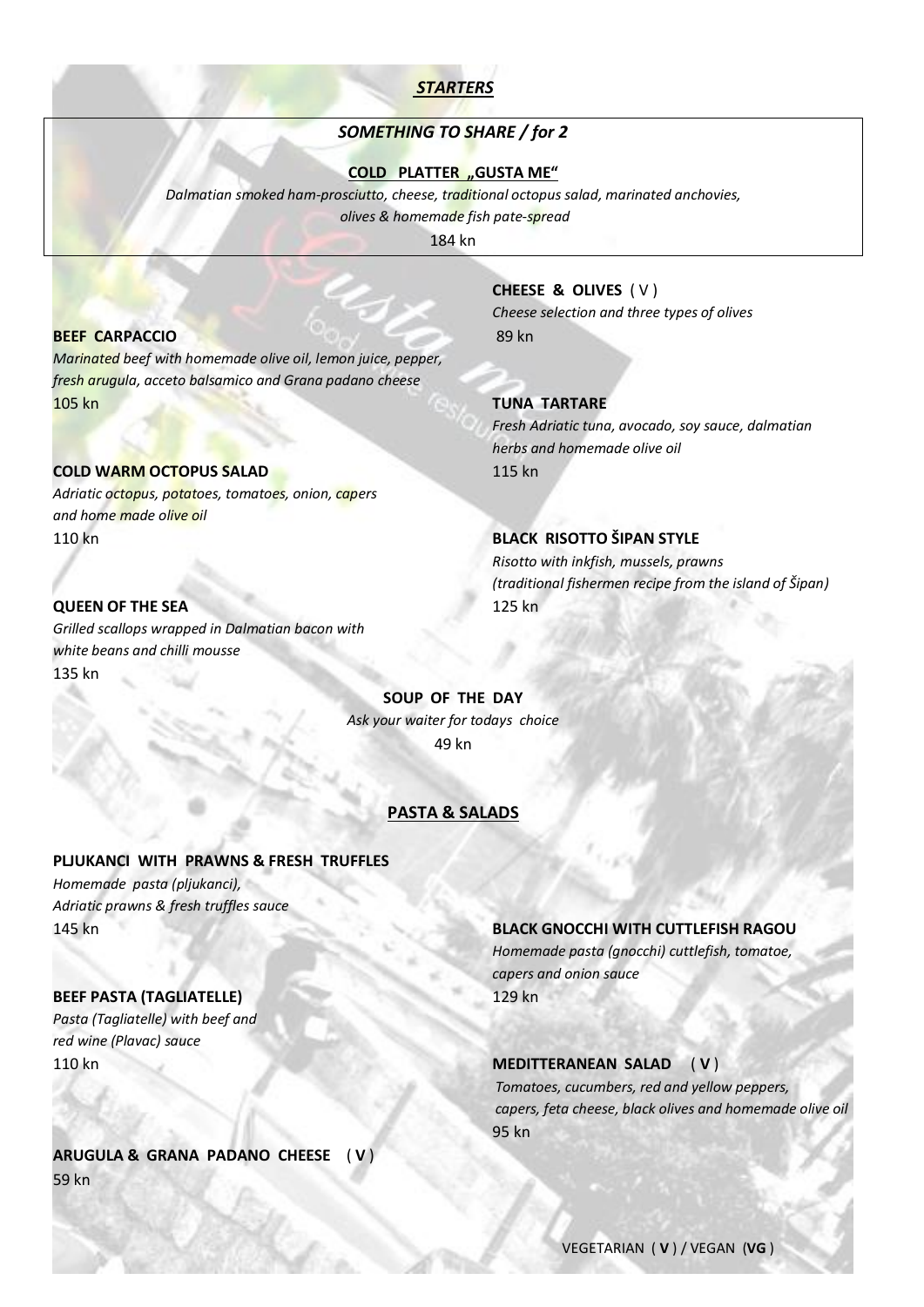# *MAIN COURSE DISHES*

# **ADRIATIC FISH FILLET**

*Fresh Adriatic fish fillet with black polenta, buttery vegetables & dill sauce* 179 kn **TUNA & OLIVE TAPENADE**

*Grilled tuna steak, sauteed vegetables, ginger & extra virgin olive oil* 185 kn

### **HOUSE SPECIALTY STUFFED SQUID (CALAMARI) OUR WAY**

*Grilled squid stuffed with Dalmatian smoked prosciutto and Mozzarella cheese on green potatoes and swiss chard, with olive oil, lemon and butter sauce*

*Wine recommanded by our Cheff : Pošip Kunjas, island of Korčula*

169 kn

# **ADRIATIC FRESH FISH – DAILY CATCH**

*Served with dalmatian side dish prepared to your choice – min. order 400gr* 100gr / 58 kn **SHRIMPS & MUSSELS**

*Traditional buzara stew with tomatoes, garlic, breadcrumbs and white wine (Pošip) sauce* 180 kn

### **FISHERMEN PLATTER – FOR 2 PERSONS**

*Adriatic white fish, blue fish, shrimps, mussels, grilled squid & warm-cold potato, rocket, onion and capers salad*

620 kn

# **DUBROVNIK STYLE - PAŠTICADA**

*slowly cooked beef meat with dry plums sauce and homemade gnocchi ( traditional recipe )* 175 kn **SURF & TURF**

## **MARINATED CHICKEN FILLET & PEANUTS SAUCE** 245 kn

*grilled chicken breast served with turmeric mashed potatoes & peanut sauce* 145 kn **LAMB & MINT PESTO**

### **GRILLED SMOKED TOFU** ( **V,VG** ) 225 kn

*Tofu brochettes (skewers) with grilled vegetables and Arborio rice*

**BREAD BASKET** *Selection of fresh bread*  16 kn

*Grilled beef tenderloin steak and adriatic prawns with sauteed potatoes & red wine sauce*

*Lamb chops served with peas puree, dark sauce and crispy potato dumplings with Parmesan cheese*

120 kn **VEGETABLE & POTATO FRITTERS** ( **V,** )  *Served with dried tomatoes and roasted peppers mousse* **115 kn** 

VEGETARIAN ( **V** ) / VEGAN (**VG** )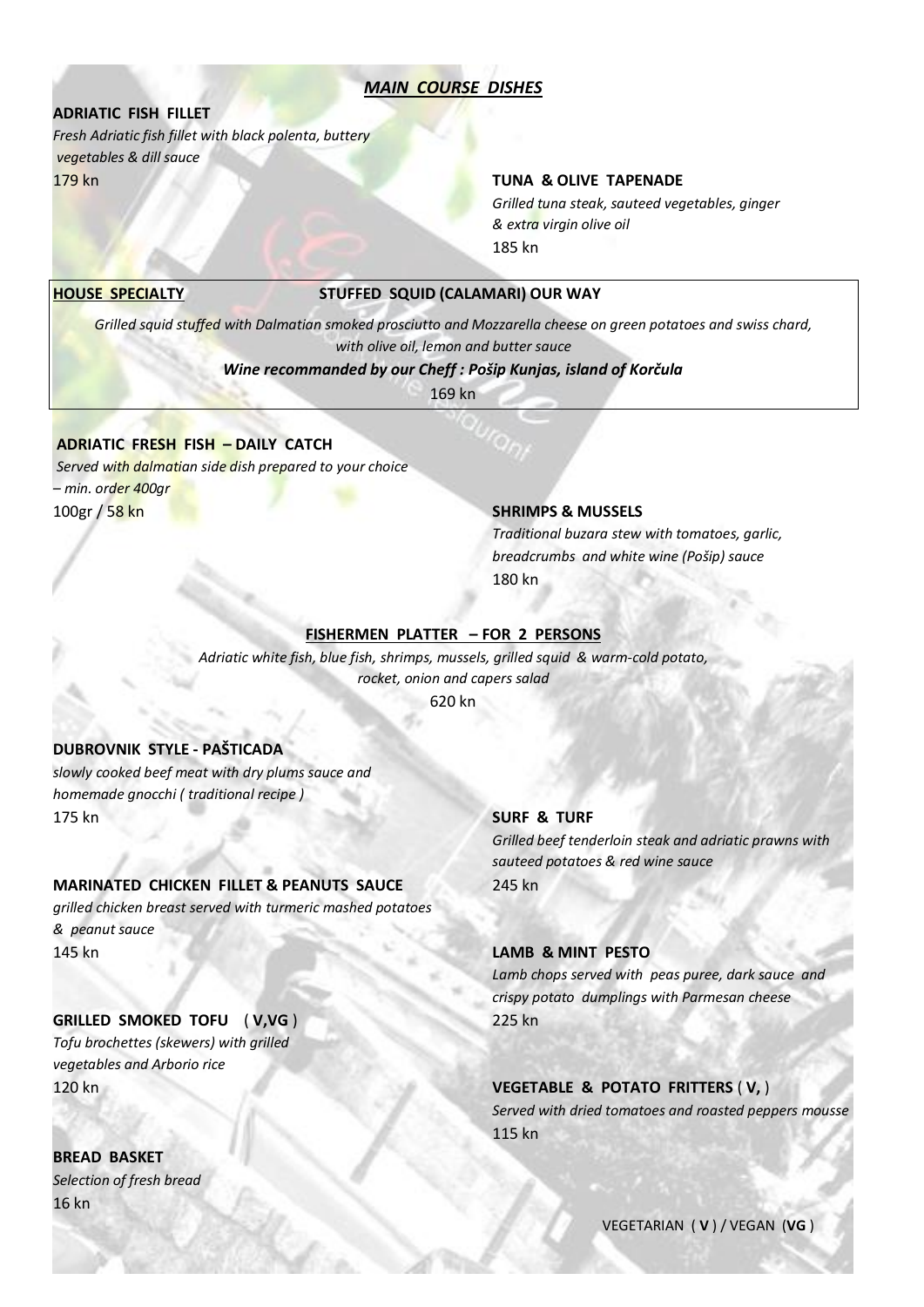# *SWEETS TO ROUND UP*

# **TRADITIONAL DUBROVNIK CAKE** ( V,GF )

*orange, nuts, almond, chocolatte and vanilla ice cream*

55 kn

# **HOMEMADE ALMOND SEMIFREDDO** ( V,GF )

52 kn

### **CREMA CATALANA** ( V,VG,GF )

48 kn

# **ROZATA ( CREME CARAMEL )** ( V,GF )

38 kn

**ICE CREAM 1 scoop** ( V,GF )

18 kn

# **PLATTER OF ASORTED CHEESES FOR 2 PERSONS** ( V,GF )

160 kn

# VEGETARIAN ( **V** ) / VEGAN (**VG** ) / GLUTEN FREE (**GF**)

PRICES ARE LISTED IN CROATIAN KUNA (KN) / VAT (PDV) IS INCLUDED IN THE LISTED PRICES / IT IS NOT PREMITED TO SELL ALCOHOLIC DRINKS OR TOBACCO PRODUCTS TO MINORS (THOSE UNDER THE AGE OF 18 / SOME OF OUR DISHES ( SHELFISH, FISH AMD INGREDIENTS CONTAINING GLUTEN AND EGGS) MAY TRIGGER ALLERGIES SO PLEASE INFORM US OF ANY POTENTIAL ISSUES ON TIME / THE ORIGIN OF INGRIDIENTS: REPUBLIC OF CROATIA AND THE EU

> Meditteranean restaurant "Gusta me" Str. Maestra Đela Jusića b.b. 20000 Dubrovnik Convoco d.o.o., Uz jadransku cestu 42, 20000 Dubrovnik Oib; 03057717969 [www.gustame-dubrovnik.com](http://www.gustame-dubrovnik.com/) E-mail; gustame.dubrovnik@gmail.com